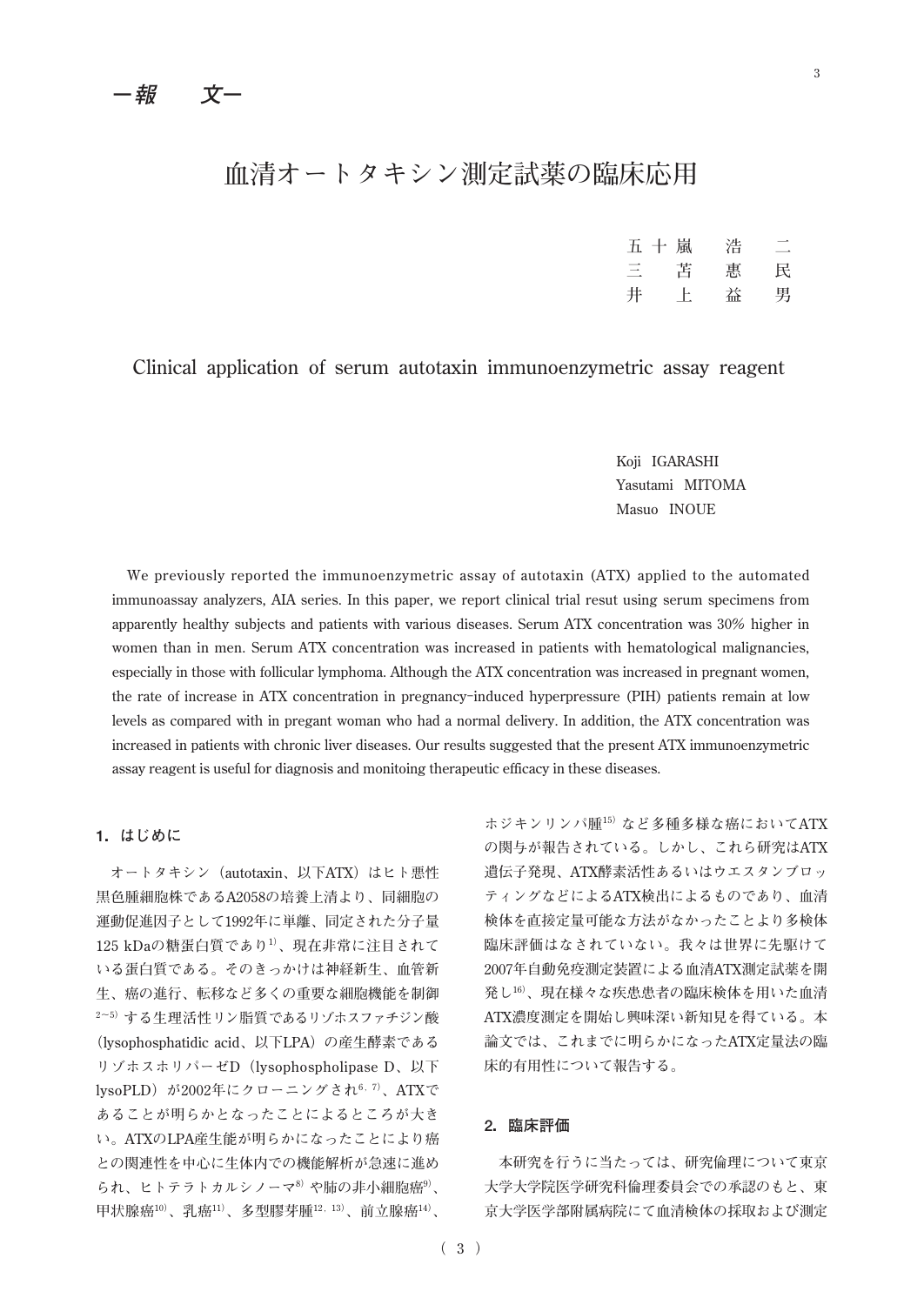

**Fig.1 Stability of ATX in serum**

**Human serum sample was repeated freeze-thaw cycles (A) and was incubated at various temperatures (B). Based on the value without treatments, percent residual activities of ATX antigen (closed circle) and lysoPLD activity (open circle) were determined**

**を実施した。ATX濃度測定は、自動免疫測定装置AIA シリーズ(東ソー社製)を用い実施した17)。**

## **[1]血清ATXの安定性**

**血清検体評価に先立ち、血清中のATXの安定性を検 証した。血清の凍結融解、ならびに加熱処理による ATX測定試薬でのATX測定値の変動およびlysoPLD活** 性<sup>6)</sup> の変動を検証した。一80℃での凍結、37℃での融 **解を繰り返し、未凍結融解時のATX濃度ならびに lysoPLD活性を基準とした時のそれぞれの残存濃度、 残存活性を検証した結果、7回まで凍結融解による劣 化は認められなかった(Fig.1A)。また、血清サンプ ルを様々な温度で30分間加熱した後、加熱操作をしな い4℃保存血清サンプルのATX濃度ならびにlysoPLD 活性を基準とした時のそれぞれの残存濃度、残存活性 を検証した結果、45℃以下の温度で30分間加熱しても ほとんど劣化は認められず(Fig.1B)、凍結融解の結 果とあわせATXは血清中で非常に安定な酵素であり、 血清検体評価時は低温保存や、特殊な採血方法などを 必要とせず、通常の臨床検査現場での取り扱いが可能 であることが明らかとなった。**

### **[2]健 常 者**

**患者検体測定に先立ち、コントロール群として健常 者血清のATX濃度を測定した。血液は採血7日前より 投薬のない健常な成人ボランティアからインフォーム ドコンセントを得た後、肘前中静脈より採血し、室温 15分放置後、1500×gにて5分間遠心分離することに より血清を取得した。採血後すぐに測定しない場合は 速やかに凍結保存し、測定まで保管した。**

**男性74名(23~65歳)、女性46名(21~60歳)の健 常者血清中のATX濃度測定を実施した。120名全員の ATX濃度測定値は0.731±0.176 mg/L(算術平均値± 標準偏差)であり、95パーセンタイルからなる参考基 準範囲は0.468~1.134mg/Lであった。男性ATX測定値 は0.656±0.121mg/L、中央値0.641mg/L、95パーセン タイル参考基準範囲0.438~0.914mg/Lであった。一方、 女性ATX測定値は0.852±0.184mg/L、中央値 0.820mg/L、95パーセンタイル参考基準範囲0.625~**



**Fig.2 ATX antigen concentration in sera from apparently healthy subjects** 

**The ATX antigen concentrations were significantly higher in women than in men, as determined using the nonparametric Mann-Whitney U test. Boxes indicate the 25th and 75th percentiles, and the median for each group. Vertical lines indicate the 10th and 90th percentiles for each group.**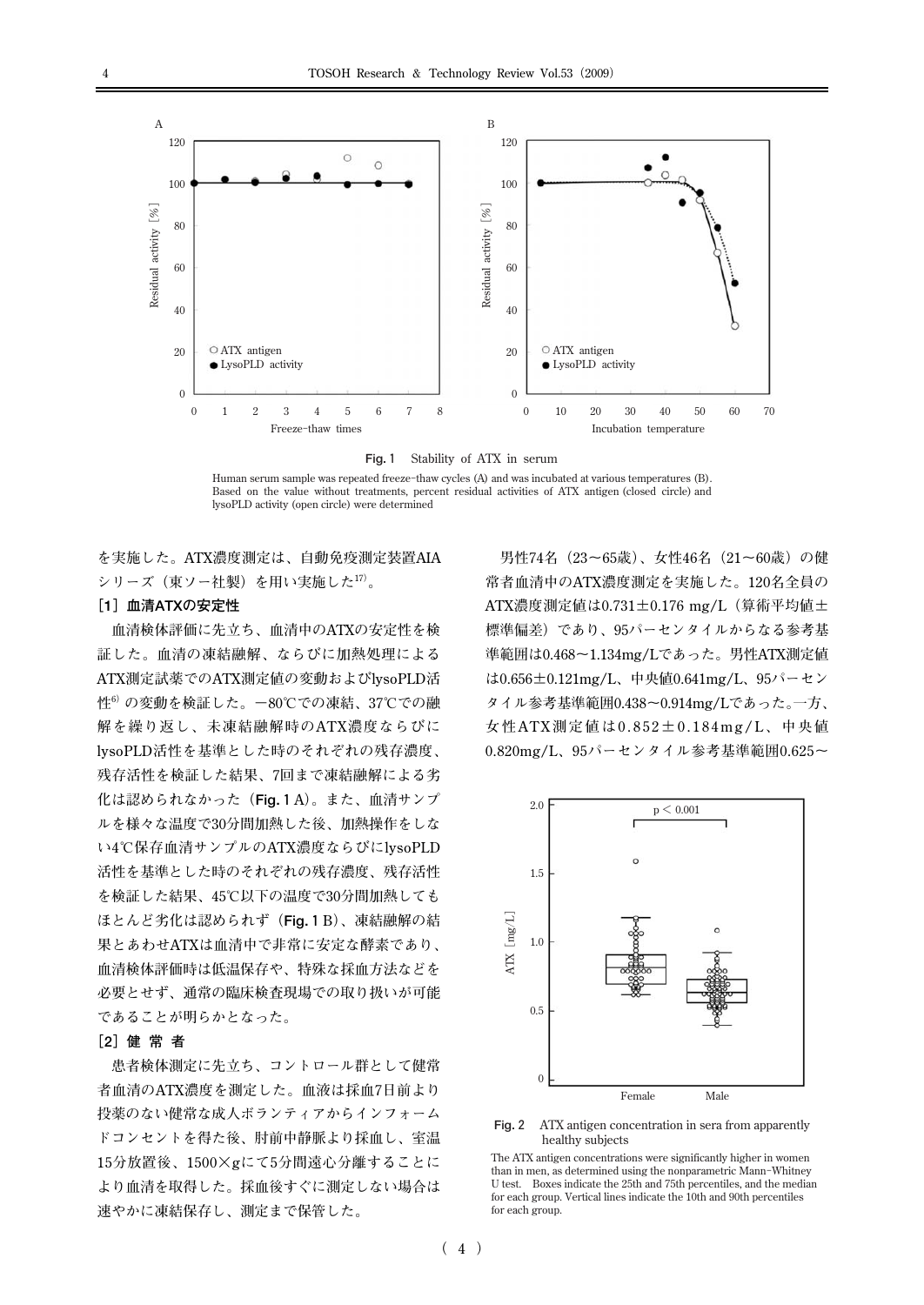**1.323mg/Lであった(Fig.2)。女性血清中のATX濃度 は男性に比べ明らかに高濃度であり、Mann-Whitney U testではp<0.001の有意差を示した。従って、患者 検体を評価する際は、性別を考慮し、それぞれの参考 基準範囲を指標とした評価が必要なことが明らかとな った。**

#### **[3]造血器腫瘍**

**161例の各種造血器腫瘍患者の血清ATX濃度を測定 した。造血器腫瘍患者分類の中でB細胞腫瘍患者群に おいてATX濃度の上昇が認められた。造血器腫瘍患者 を疾患ごとに分類し、患者数が10名を超えるグループ (測定数が少ないグループは統計解析から除外した) に対してSteel-Dwass Testにより健常者測定値に対す る有意差検定を実施した。その結果、濾胞性リンパ腫 (FL)にてp<0.001、慢性リンパ性白血病(CLL)に てp<0.001、大細胞B細胞リンパ腫(DLBCL)にてp =0.03、ホジキンリンパ腫にてp=0.01と有意な差が 認められた(Fig.3)。FL患者25名の各種血液疾患パ ラメーターとATX濃度の関連を統計解析したところ腫 瘍組織量(tumor burden)とATX濃度の間に最も顕著 な有意差が認められた(p=0.008)。**

**現在、造血器腫瘍のバイオマーカーとして利用され**

**ている可溶性インターロイキン2レセプター (soluble interleukin-2 receptor、以下sIL-2R)、β2-マ クログロブリン、乳酸脱水素酵素(lactate dehydrogenase、以下LDH)とATX濃度の関連性を検 証した結果、sIL-2R(r=0.594,p<0.001,n=115)、 β2-マクログロブリン(r=0.465,p<0.001,n=58)、 LDH(r=0.495,p<0.001,n=154)と、いずれのマ ーカーとも弱い正の相関性が認められた。sIL-2R、β 2-マクログロブリン、LDHいずれも造血器腫瘍特異 的なバイオマーカーではなく、特にsIL-2R、β2-マク ログロブリンにおいては炎症や感染性の状況下で上昇 することが知られており、実際sIL-2R、β2-マクログ ロブリン濃度と炎症マーカーCRP(C-reactive protein) は正の相関性を示した(sIL-2R;r=0.566,p<0.001, n=91、β2-マクログロブリン;r=0.516,p<0.001, n=55)。一方、ATXはCRPと相関性を示さずsIL-2R、 β2-マクログロブリンに比較し炎症等の影響を受けな い優れた造血器腫瘍マーカーであることが強く示唆さ れた。**

**4例のFL患者の治療経過をATX、sIL-2R、LDHを用 い検証したところ、ATX、sIL-2Rは治療経過に並行し て同様の挙動を示し、ATX測定による治療モニターと**



**Fig.3 Serum ATX antigen levels in patients with hematological malignancies compared with apparently healthy subjects The Steel-Dwass test, a nonparametric multiple comparison procedure, was performed to compare the levels among groups. P values less than 0.05 suggest significant differences. Samples from men and women are shown as open squares and open circles, respectively.**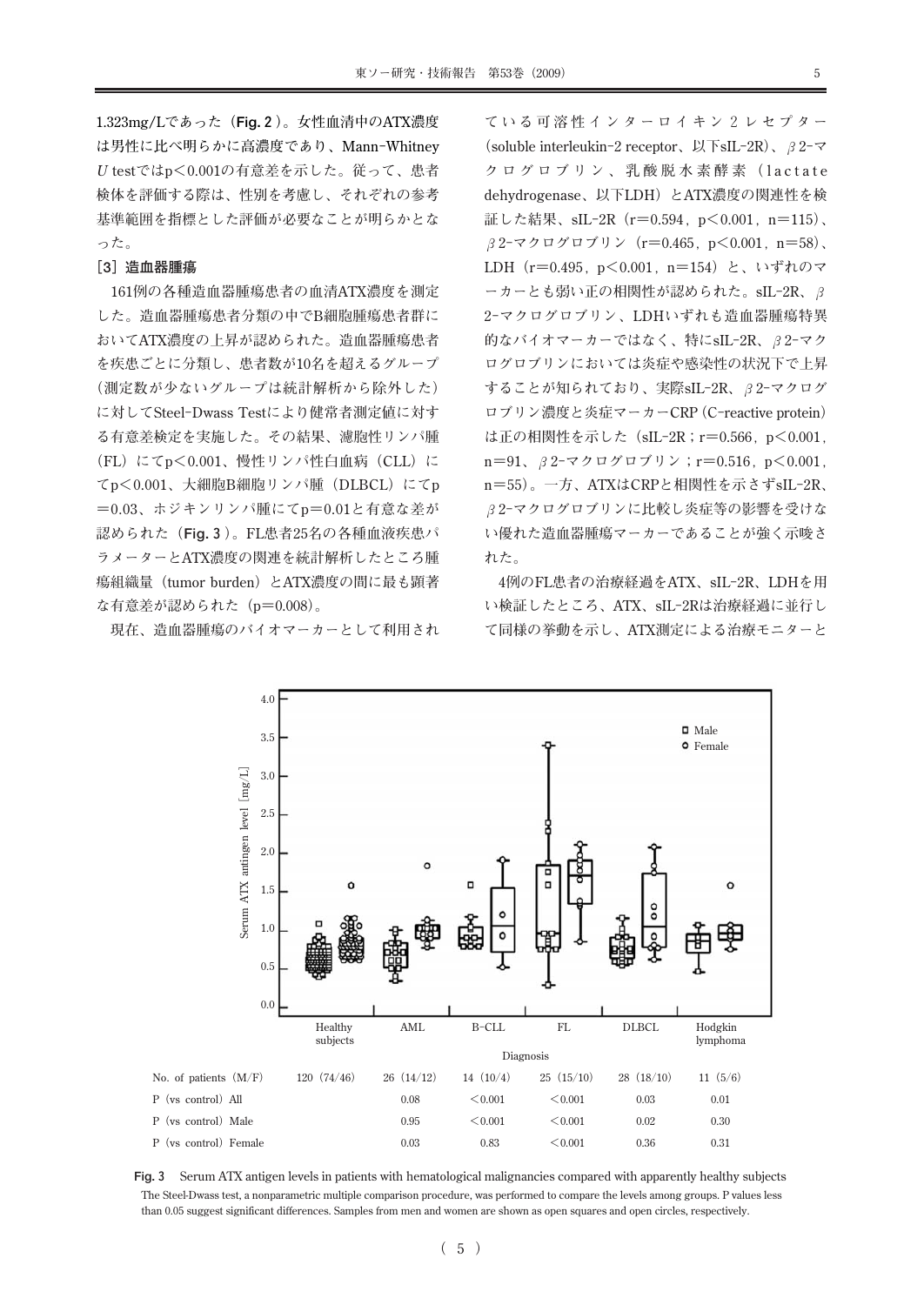**しての有用性はsIL-2Rと同等と判断できる(data not shown)。今回検証した4例のFL患者では炎症などの併 発がなかったためATXが炎症等の影響を受けないより 優れた造血器腫瘍マーカーであることの証明には至っ ておらず、今後さらに有用性を検証していく予定であ る。**

**FL患者において血清ATX濃度が腫瘍組織量と比例 すること、抗ATX抗体を用いたflow cytometry実験よ りFL患者末梢血中の腫瘍細胞にATXが発現している こと18)を考慮すると、血中ATX濃度上昇の由来がFL 腫瘍細胞であることが示唆され、直接の病態を反映す る特異的マーカーと位置づけられる。**

#### **[4]妊娠高血圧症候群**

**40例の正常妊娠経過をたどり分娩に至った被験者 (正常群)検体および23例の妊娠高血圧症候群患者検 体の血清ATX濃度を測定した。各検体は妊娠から採血 時までの経過時期により分類を行ない、妊娠第一期 (first trimester;妊娠から14週間)、第二期(second trimester;妊娠15~28週)、第三期(third trimester; 妊娠29~40週)、出産後(after delivery)の四期に分 類し、非妊娠検体(non-pregnant subjects)に対する 妊娠各期のATX測定値の比較を行った。非妊娠群に対 し、正常分娩群血清中のATX濃度は妊娠からの経過日 数間に相関係数0.829(n=79)と高い正の相関性を示 し上昇していた。また、非妊娠群に対して妊娠第一期、 第二期、第三期において各々p=0.0001、p<0.0001、 p<0.0001 (Mann-Whitney U test)と有意差が認めら れた(Fig.4)。さらに、出産後数日で速やかに血清 ATX濃度の低下が確認された。妊娠高血圧症候群患者**



**Fig.4 Variation of ATX concentration during the course of normal pregnancy** 

**The ATX antigen concentrations were elevated in proportion to trimester of pregnancy. ATX concentration even at 1st trimester (1st) was significantly higher than that from non-pregnant subjects (N.P.). ATX concentration after delivery (A.D.) is dramatically decreased.**

**血清中のATX濃度も同様に妊娠経過とともに上昇し、 非妊娠群に対し妊娠第一期、第二期、第三期において 各々p=0.0009、p=0.0349、p<0.0001と有意差が認め られた(Fig.5)。ATX濃度と妊娠からの経過日数間 には、相関係数0.769(n=68)と正の相関性が認めら れ、出産後も正常分娩群と同様に速やかに血清ATX濃 度の低下が確認された。**

**正常分娩群と妊娠高血圧症候群でのATX濃度はいず れも妊娠経過に伴い上昇するものの、血清ATX濃度上 昇率において両者に違いが認められた。ATX濃度を妊 娠からの経過日数で除したATX/day 値で比較した時、 正常分娩群に比較し第一期および第三期(第二期は測 定数が少なく統計解析できない)において、妊娠高血 圧症候群では正常群に比較し明らかな低値を示し、経 過日数に伴ったATX濃度上昇が低い(Fig.6)。また、 正常分娩群および妊娠高血圧症候群それぞれ5例の同 一個人での第一期から第三期へのATX濃度変化を検証 したところ妊娠高血圧症候群全5例において正常群 (1例で濃度上昇が低い例が認められた)と比較し明 らかに濃度上昇が低いものであった(Fig.7)。**

**妊娠とATXの関連は妊娠により血清中のlysoPLD活** 性が上昇することを示す報告がある<sup>19)</sup>が、ATX抗原 **濃度に関する報告、特に定量的な報告はない。妊娠高 血圧症候群においてATX濃度の上昇率が低い原因とし ては、絨毛外栄養膜細胞(extravillous trophoblast; EVT)の発育不良に起因することが推測される。ATX 抗体を用い胎盤の免疫組織染色を行ったところ絨毛性 栄養細胞(villous trophoblast)ならびにEVT細胞での 染色像によりATXの発現を確認したことからも裏付け られる20)。EVT は母体の子宮内膜に浸潤していく細**



**Fig.5 Variation of ATX concentration during the course of**  PIH pregnancy

**The ATX antigen concentrations were elevated in proportion to trimester of pregnancy in PIH (Pregnancy Induced Hypertension) patients.**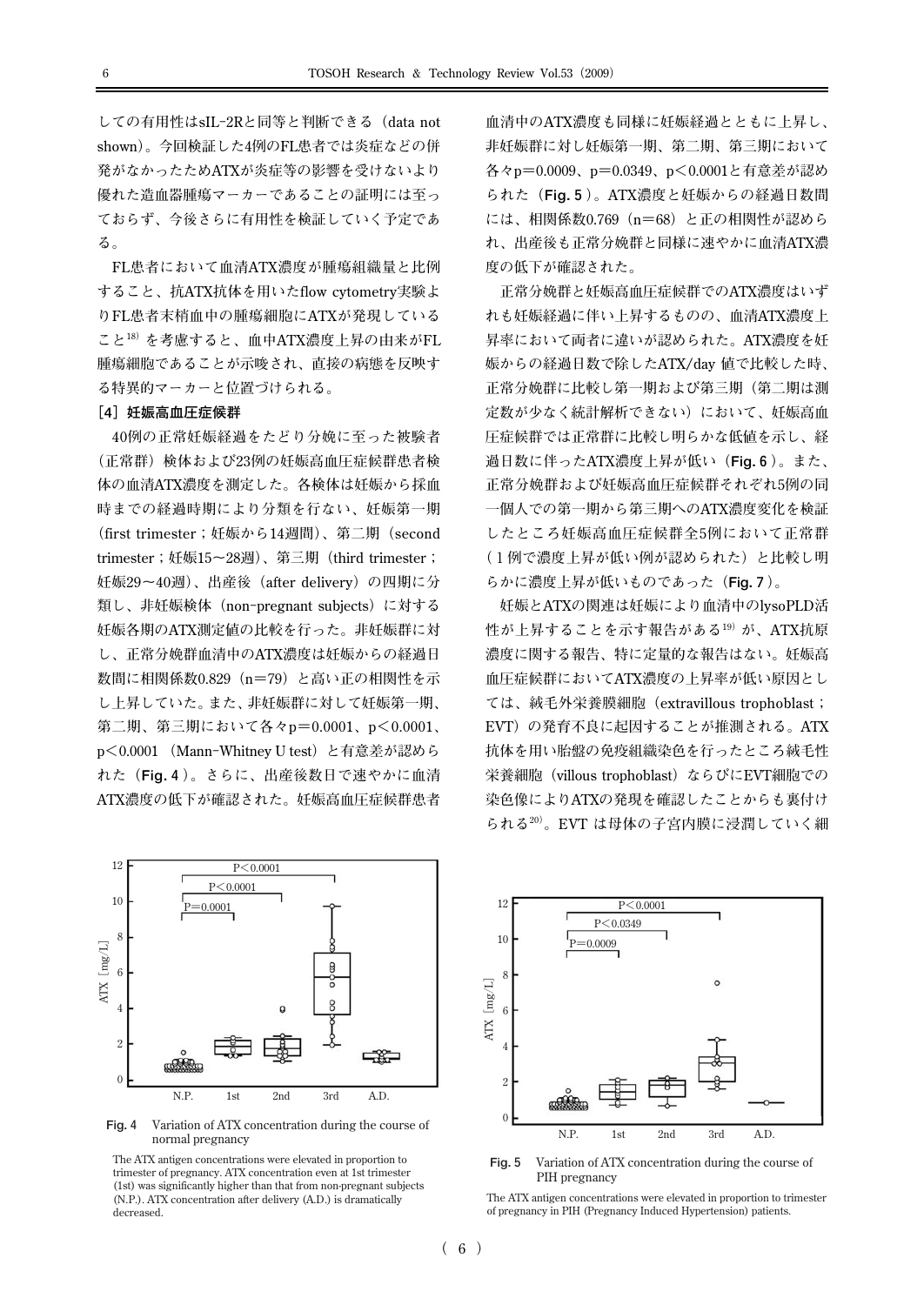

**Fig.6 Difference of ATX/day value between normal pregnancy and PIH subjects** 

**ATX/day value of PIH patients is significantly lower than that from normal pregnancy subjects at both 1st and 3rd trimester.** 



**Fig.7 Variation of ATX concentration from 1st to 3rd trimester of each** sample from normal pregnancy and PIH subjects

**Variation of ATX concentration of samples from five normal pregnancy individuals (closed circles) and five PIH individuals (open triangles) was shown. Slopes of normal pregnancy subjects were steeper than those of PIH.**

**胞であり、この浸潤機構の障害が妊娠高血圧症候群な どの周産期疾患の発症に深く関わっていると考えられ ている。すなわち、ATXを発現しているEVTの発育不 良が妊娠高血圧症候群の原因のひとつであり、その結 果として血清中のATX濃度の上昇率が低いことが示唆 される21,22)。**

**今回の結果は妊娠の際、血清ATX濃度の変動をモニ ターすることにより妊娠高血圧症候群を早期診断予測 できる可能性を示唆するものである。**

#### **[5]慢性肝疾患**

**慢性肝疾患24症例の血清ATX濃度測定を実施した。 慢性肝疾患におけるATX濃度は1.985±1.333 mg/Lと 健常者と比較し高濃度を示し、Student t-testによる健 常者、慢性肝疾患群間の比較では p<0.001の有意差 を示した(Fig.8)。肝臓機能のマーカーである血清 アルブミン濃度ならびにプロトロンビン時間(アルブ ミン、プロトロンビンは肝臓で合成されるため肝臓疾 患でそれぞれ低値、時間延長を示す)とATX濃度の相 関性を検証したところ、それぞれに対し r=-0.467、 r=-0.602 と弱い負の相関性が認められた(data not shown)。慢性肝疾患においては、lysoPLD活性が上昇 すること、アルブミン濃度と負の相関性を示すことが 報告されており23)、この結果を再現するものであった。**

**慢性肝疾患において、ATXにより生成されるLPAが 生体内で肝線維化に関与する可能性が報告されてい る24,25)。慢性肝疾患は放置しておくと肝硬変へと移 行するアルコール性肝炎と慢性肝疾患の大半を占める ウイルス性肝炎が知られている。ウイルス性肝炎では 肝細胞の繊維化を伴う肝硬変を経て肝細胞癌へと進行 するため、肝細胞の繊維化の進展度をモニターし病状 を把握することは治療方針決定の上で非常に重要であ り、生検検査を必要とせず非侵襲的に肝臓繊維化の程 度を血清ATX濃度で診断できることが期待でき現在検 証中である。**



**Fig.8 ATX antigen concentrations in the sera of patients with chronic liver diseases (CLD)** 

**The serum ATX concentrations were significantly higher in patients with CLD than in apparently healthy subjects, as determined using an unpaired Student t-test (p < 0.001).**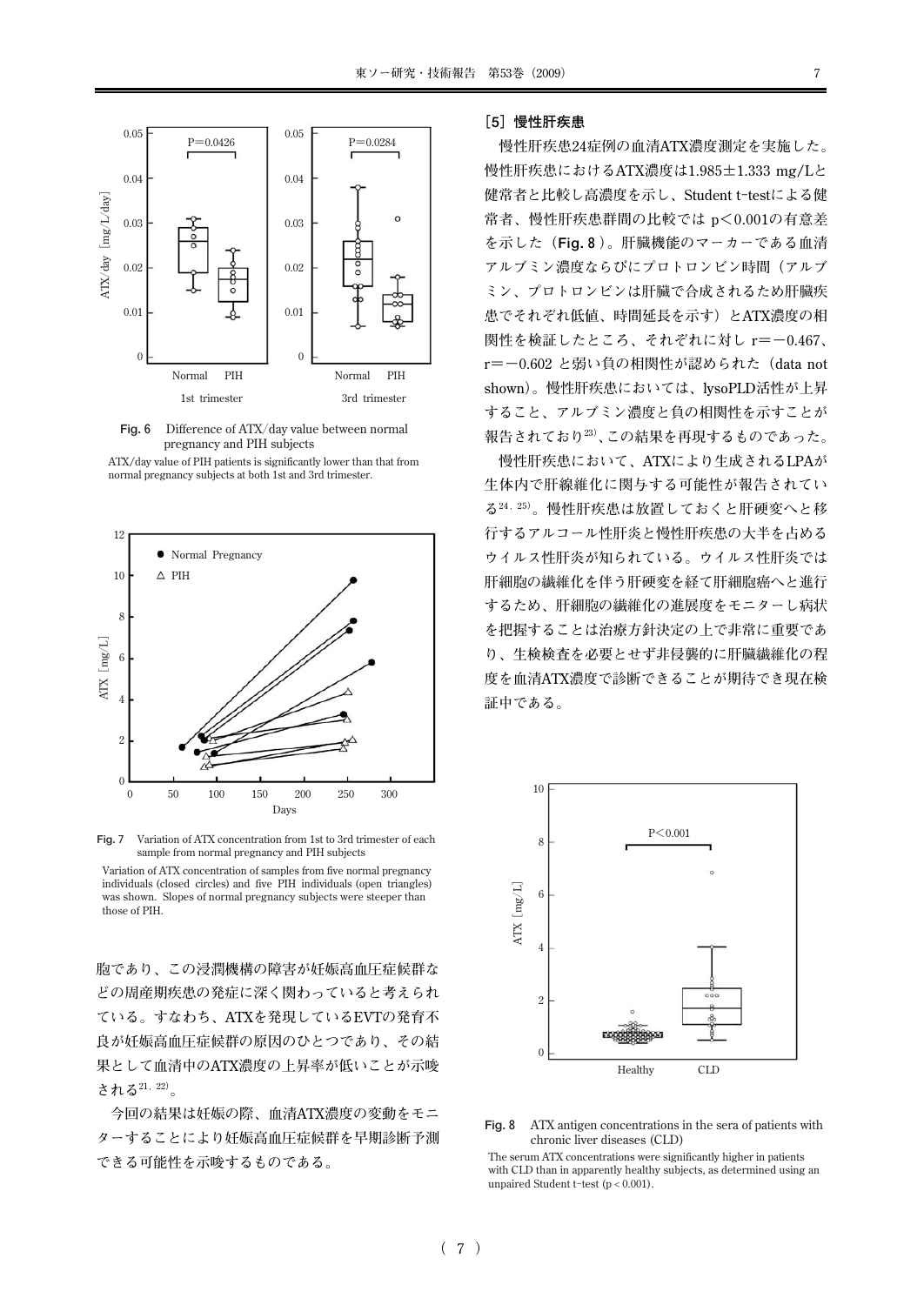## **3.考 察**

**血清中のATXはそのlysoPLD活性、免疫測定試薬で の抗原濃度値いずれも極めて安定な測定値を示し、血 清中で安定な酵素であることが明らかとなった。ATX はLPA産生酵素として注目され細胞機能への関与や、 その作用機序などの解析が盛んに行われており、当然 ながらLPA量の定量も試みられている26,27)。血清検体 中においてLPAは採血後、血清を放置するだけで血清 中のATXと血清中に豊富に存在する基質であるリゾホ スファチジルコリンから生成されてしまう。そのため 安定したLPA測定値を得るためには血清検体を低温維 持する必要があるなど、その取り扱いは容易ではなく 臨床検査現場での測定には向かない。一方、ATX濃度 は血清LPA濃度と良好な相関性を示すこと17)、血清 ATXは極めて安定であることより臨床現場での取り扱 いも容易であり、LPA測定で予測される各種疾患の診 断への適用も期待される。**

**健常者血清中のATX濃度測定値において、女性健常 者のATX濃度が、男性に比較し高値を示すことが明ら かとなった。この要因は明らかでないがATXが血管の 安定化や発生時の血管形成に必須であること28,29)か ら、女性の生殖生物学的な男性との違い、あるいは脂 肪細胞からのATX発現の報告があることより体脂肪率 の違いを反映しているかもしれない。**

**ATXと癌の関連は前述の通り多くの報告がある。し かし今回、前立腺癌、卵巣癌、乳癌、肺癌、消化器系 癌などにおいて癌患者血清中のATX濃度測定を実施し た結果、一部の癌検体でATX濃度が高値を示す症例も あったが、現状ATX測定による癌の診断や治療効果モ ニターへの臨床的有効性は見出せていない。lysoPLD 活性測定により最近報告されている卵巣癌患者血清評 価において健常者と患者間で差が認められない報 告30)、前立腺癌患者血清で差が認められない報告31) と一致しており、ATXと癌との因果関係が注目される 中、癌と血清ATXの関連の報告は未だなかった。今回、 初めてATX測定試薬を用い、造血器腫瘍、特に濾胞性 リンパ腫において血清ATX濃度が高値を示すことが明 らかとなった。濾胞性リンパ腫における抹消血中の FL腫瘍細胞からの血液中へのATXの直接の放出、あ るいは妊娠時の非常に組織量が豊富な胎盤でのEVTか らのATX産生により、血清ATX濃度は上昇したことが 示唆される。一方、今回他の癌患者血清においては明 確な血清中のATX濃度上昇は見出せなかった。その理 由は、血清濃度を上昇させるほどの癌細胞からのATX** **産生が認められないことによるかもしれない。早期癌、 進行癌、末期癌、あるいは転移性の高い癌など詳細な 癌の分類、あるいは癌特異的なATX分子種の解析など が今後の課題である。**

**慢性肝疾患におけるATX濃度上昇は、推論の域を出 ないがラットの肝障害での検討結果から,少なくとも 肝臓で産生されたATXによる血清濃度上昇ではなく、 肝臓でのATXの代謝ないし分解障害によるATXの蓄積 の可能性が考えられる32)。**

**今回の血清ATX測定結果より、造血器腫瘍、妊娠高 血圧症候群、慢性肝疾患において血清ATXを測定する ことによる臨床的有用性を見い出した。今後、これら 疾患の診断あるいは治療経過モニターへの有効性確認 のため、多施設、多検体評価が必要でありさらに評価 を進める予定である。**

#### **5.謝 辞**

**今回の報告にあたり、データ取得と多くの助言を頂 いた東京大学大学院医学系研究科臨床病態検査医学・ 矢冨裕教授、東北大学大学院薬学研究科分子細胞生化 学・青木淳賢教授に感謝いたします。また、実験サポ ートをして頂いた中川亜矢、西口朋子両氏に感謝いた します。**

# **6.略 号**

**Autotaxin, ATX; lysophosphatidic acid, LPA; lysophospholipase D, lysoPLD; follicular lymphoma, FL;chronic lymphocytic leukemia, CLL;diffuse large B-cell lymphoma, DLBCL;soluble interleukin-2** receptor, sIL-2R; lactate dehydrogenase, LDH; Creactive protein, CRP; extravillous trophoblast, EVT; pregnancy-induced hypertension, PIH; chronic liver **disease, CLD**

#### **参考文献**

- 1) M. L. Stracke, H. C. Krutzsch, E. J. Unsworth, **A. Arestad,V. Cioce,E. Schiffmann,L. A.Liotta, J. Biol. Chem.,267,2524(1992)**
- **2)G. B. Mills,W. H. Moolenaar,Nat. Rev .Cancer, 3,582(2003)**
- **3)J. H. Hecht,J. A. Weiner,S. R. Post,J. Chun,J. Cell Biol .,135,1071(1996)**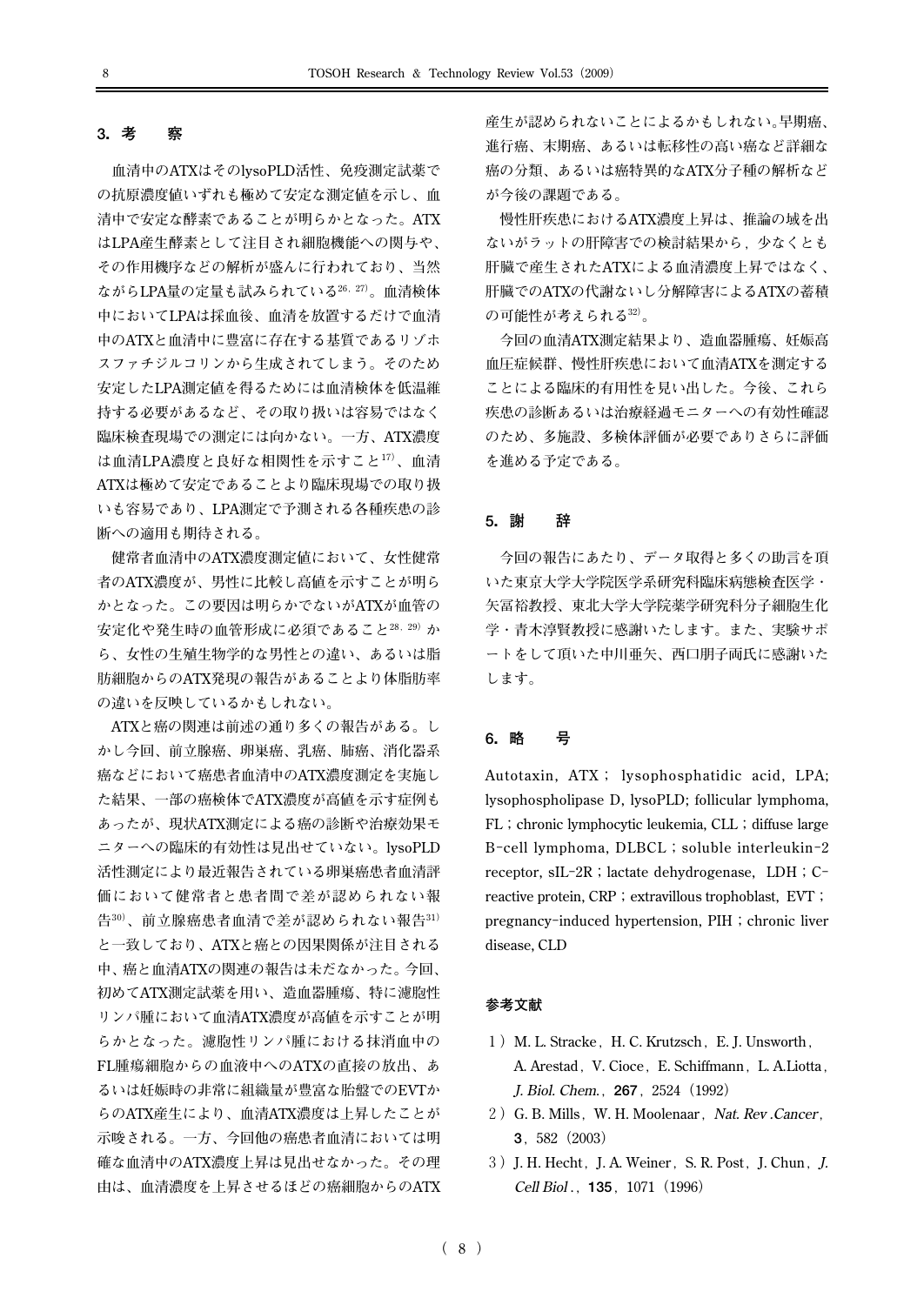- **4)K. Hama,J. Aoki,M. Fukaya,Y. Kishi, T. Sakai,R. Suzuki,H. Ohta,T. Yamori, M. Watanabe,J. Chun,H. Arai,J. Biol. Chem., 279,17634(2004)**
- **5)W. H. Moolenaar,Trends Cell Biol.,4,213 (1994)**
- **6)M. Umezu-Goto,Y. Kishi,A. Taira,K. Hama,** N. Dohmae, K. Takio, T. Yamori, G. B. Mills, **K. Inoue,J. Aoki,H. Arai,J. Cell Biol.,158, 227(2002)**
- **7)A. Tokumura,E. Majima,Y. Kariya,** K. Tominaga, K. Kogure, K. Yasuda, **K. Fukuzawa,J. Biol. Chem.,277,39436(2002)**
- 8) H. Y. Lee, J. Murata, T. Clair, M. H. Polymeropoulos, R. Torres, R. E. Manrow, L. A. Liotta, M. L. Stracke, Biochem. Biophys. **Res. Commun.,218,714(1996)**
- **9)Y. Yang,L. Mou,N. Liu,M. S. Tsao,Am. J. Respir. Cell Mol. Biol.,21,216(1999)**
- 10) A. Kehlen, N. Englert, A. Seifert, T. Klonisch, H. Dralle, J. Langner, C. Hoang-Vu, Int. J. **Cancer,109,833(2004)**
- **11)S. Y .Yang,J. Lee,C. G. Park,S. Kim,S. Hong,** H. C. Chung, S. K. Min, J. W. Han, H. W. Lee, **H. Y. Lee,Clin. Exp. Metastasis,19,603(2002)**
- 12) D. B. Hoelzinger, L. Mariani, J. Weis, T. Woyke, T. J. Berens, W. S. McDonough, A. Sloan, S. W. **Coons,M. E. Berens,Neoplasia,7,7(2005)**
- 13) Y. Kishi, S. Okudaira, M. Tanaka, K. Hama, **D. Shida,J. Kitayama,T. Yamori,J. Aoki, T. Fujimaki,H. Arai,J. Biol. Chem.,281, 17492(2006)**
- **14)H. Zhao,C. Ramos,J. Brooks,D. Peehl,J. Cell Physiol.,210,111(2007)**
- 15) K. R. Baumforth, J. R. Flavell, G. M. Reynolds, G. Davies, T. R. Pettit, W. Wei, S. Morgan, T. Stankovic, Y. Kishi, H. Arai, M. Nowakova, **G. Pratt, J. Aoki, M. J. Wakelam,L. S. Young, P. G. Murray,Blood,106,2138(2005)**
- 16) K. Igarashi, K. Ide, Y. Mitoma, M. Inoue, 東ソ **ー研究・技術報告,37(2007)**
- 17) K. Nakamura, K. Igarashi, K. Ide, R. Ohkawa, S. Okubo, H. Yokota, A. Masuda, N. Oshima, T. Takeuchi, M. Nangaku, S. Okudaira, H. Arai, **H. Ikeda,J. Aoki,Y. Yatomi ,Clin. Chim. Acta, 388,51(2008)**
- 18) A. Masuda, K. Nakamura, K. Izutsu, K. Igarashi, **R. Ohkawa,M. Jona,K. Higashi,H. Yokota,** S. Okudaira, T. Kishimoto, T. Watanabe, **Y. Koike,H. Ikeda,Y. Kozai,M. Kurokawa, J. Aoki,Y. Yatomi,Br. J. Haemat.,143,60 (2008)**
- 19) A. Tokumura, S. Yamano, T. Aono, **K. Fukuzawa,Ann. N. Y. Acad. Sci.,905,347 (2000)**
- **20)Y.Iwasawa,T. Fujii,T. Nagamatsu,K. Kawana,** S. Okudaira, S. Miura, J. Matsumoto, A. Tomio, **H. Hyodo,T. Yamashita,K. Oda,S. Kozuma, J. Aoki,Y. Yatomi,Y. Taketani,Am. J.Reprod. Immunol. 62,90(2009)**
- **21)H. Ochi,日本産科婦人科学会雑誌,55(9), N265(2003)**
- **22)日本産科婦人科学会雑誌,58(5),N59(2006)**
- **23)N. Watanabe,H. Ikeda,K. Nakamura, R. Ohkawa,Y. Kume,J. Aoki,K. Hama,** S. Okudaira, M. Tanaka, T. Tomiya, M. Yanase, K. Tejima, T. Nishikawa, M. Arai, H. Arai, M. Omata, K. Fujiwara, Y. Yatomi, *J. Clin.* **Gastroenterol.,41,616(2007)**
- 24) H. Ikeda, Y. Yatomi, M. Yanase, H. Satoh, **A. Nishihara,M. Kawabata,K. Fujiwara, Biochem. Biophys. Res. Commun.,248,436 (1998)**
- 25) M. Yanase, H. Ikeda, A. Matsui, H. Maekawa, E. Noiri, T. Tomiya, M. Arai, T. Yano, M. Shibata, M. Ikebe, K. Fujiwara, M. Rojkind, **I. Ogata,Biochern. Biophys. Res. Commim.,277, 72(2000)**
- 26) T. Kishimoto, T. Matsuoka, S. Imamura, **K. Mizuno,Clin. Chim. Acta,333,59(2003)**
- 27) M. Scherer, G. Schmitz, G. Liebisch, Clin. **Chem.,55,1218(2009)**
- 28) M. Tanaka, S. Okudaira, Y. Kishi, R. Ohkawa, S. Iseki, M. Ota, S. Noji, Y. Yatomi, J. Aoki, **H. Arai,J. Biol. Chem.,281,25822(2006)**
- **29)L. A. van Meeteren,P. Ruurs,C. Stortelers,** P. Bouwman, M. A. van Rooijen, J. P. Pradere, **T. R. Pettit,M. J. Wakelam,J. S. Saulnier-Blache, C. L. Mummery,W. H. Moolenaar,J. Jonkers, Mol. Cell Biol.,26,5015(2006)**
- **30)A. Tokumura,T. Kume,K. Fukuzawa,** M. Tahara, K. Tasaka, J. Aoki, H. Arai,